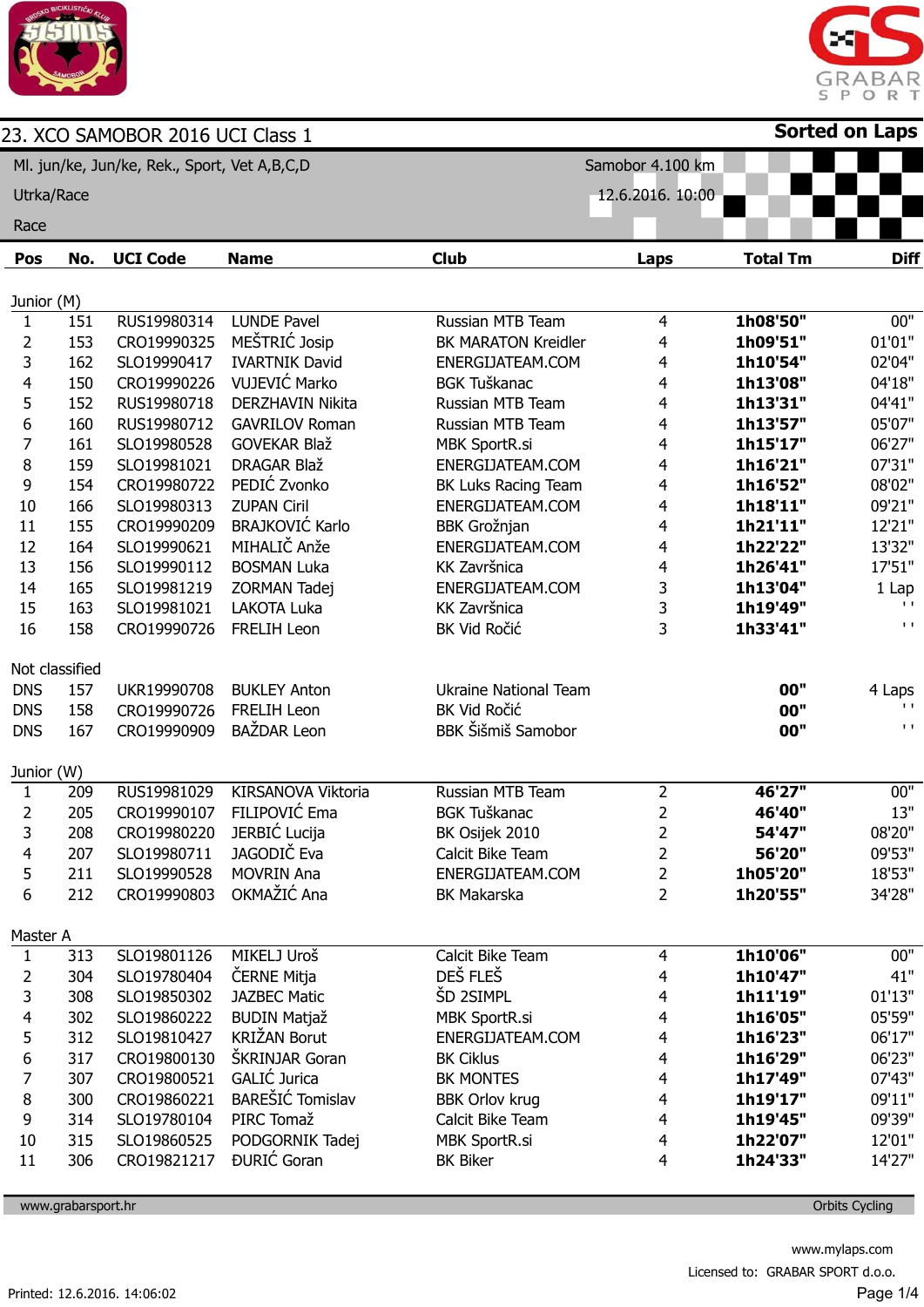



|                                              |     | 23. XCO SAMOBOR 2016 UCI Class 1 |                        |                            |                  |                 | <b>Sorted on Laps</b>       |
|----------------------------------------------|-----|----------------------------------|------------------------|----------------------------|------------------|-----------------|-----------------------------|
| Ml. jun/ke, Jun/ke, Rek., Sport, Vet A,B,C,D |     |                                  |                        |                            | Samobor 4.100 km |                 |                             |
| Utrka/Race                                   |     |                                  |                        |                            | 12.6.2016. 10:00 |                 |                             |
| Race                                         |     |                                  |                        |                            |                  |                 |                             |
| Pos                                          | No. | <b>UCI Code</b>                  | <b>Name</b>            | <b>Club</b>                | Laps             | <b>Total Tm</b> | <b>Diff</b>                 |
| 12                                           | 309 | SLO19780108                      | <b>JERAM Damjan</b>    | <b>MBK SportR.si</b>       | 4                | 1h24'51"        | 14'45"                      |
| 13                                           | 316 | CRO19830902                      | ŠAFRAN Branimir        | <b>BK MARATON Kreidler</b> | 4                | 1h25'03"        | 14'57"                      |
| 14                                           | 311 | SLO19850722                      | KOROŠEC Martin         | Calcit Bike Team           | 4                | 1h25'50"        | 15'44"                      |
| 15                                           | 318 | CRO19780818                      | <b>VARENINA Luigi</b>  | <b>BK Ciklus</b>           | $\overline{4}$   | 1h27'16"        | 17'10"                      |
| Not classified                               |     |                                  |                        |                            |                  |                 |                             |
| <b>DNS</b>                                   | 301 | SLO19831129                      | <b>BITENC Janez</b>    | ŠD 2SIMPL                  |                  | 00"             | 4 Laps                      |
| <b>DNS</b>                                   | 305 | SLO19820317                      | <b>DEJAK Janez</b>     | ENERGIJATEAM.COM           |                  | 00"             | $\mathbf{L}$                |
| <b>DNS</b>                                   | 310 | SLO19800117                      | <b>JURAK Primož</b>    | ŠD 2SIMPL                  |                  | 00"             | $\mathbf{I}$ . $\mathbf{I}$ |
| Master B                                     |     |                                  |                        |                            |                  |                 |                             |
| $\mathbf{1}$                                 | 361 | SLO19760707                      | <b>UTRANKER Damjan</b> | <b>ŠD 2SIMPL</b>           | 4                | 1h11'45"        | 00"                         |
| $\overline{2}$                               | 350 | SLO19750305                      | <b>BLAZNIK Robert</b>  | <b>MBK SportR.si</b>       | 4                | 1h14'59"        | 03'14"                      |
| 3                                            | 355 | CRO19750308                      | <b>OREL Daniel</b>     | <b>BK Ciklus</b>           | 4                | 1h32'08"        | 20'23"                      |
| $\overline{4}$                               | 358 | CRO19730415                      | POPOVIĆ Alen           | <b>BK Biker</b>            | 4                | 1h36'37"        | 24'52"                      |
| 5                                            | 360 | SLO19731206                      | ŠKARJA Marko           | ENERGIJATEAM.COM           | 4                | 1h39'42"        | 27'57"                      |
| 6                                            | 359 | SLO19760226                      | STARMAN Jan            | Calcit Bike Team           | 3                | 1h13'20"        | 1 Lap                       |
| $\overline{7}$                               | 353 | CRO19740321                      | MARČELJA Marko         | <b>BK Crikvenica</b>       | 3                | 1h14'04"        | $\mathbf{L}$                |
| 8                                            | 352 | CRO19760131                      | HABUŠ Ivan             | <b>BK Ciklus</b>           | 3                | 1h16'40"        | $\mathbf{L}$                |
| 9                                            | 362 | SLO19670505                      | <b>VOVK Janez</b>      | Calcit Bike Team           | 3                | 1h17'10"        | $\mathbf{L}$                |
| 10                                           | 351 | CRO19710331                      | <b>GLAVIĆ Relvis</b>   | BK NOVIGRAD                | 3                | 1h21'20"        | $\mathbf{L}$                |
| 11                                           | 354 | CRO19760520                      | MIKLETIĆ Robert        | BK Dugo Selo               | $\overline{2}$   | 58'30"          | 2 Laps                      |
| 12                                           | 357 | jednodnevna                      | PAVLIŠ Marko           | Individual                 | $\overline{2}$   | 1h09'03"        | $\mathbf{L}$                |
| Not classified                               |     |                                  |                        |                            |                  |                 |                             |
| <b>DNS</b>                                   | 356 | CRO19670712                      | PAVIČIĆ Krešimir       | <b>BK Luks Racing Team</b> |                  | 00"             | 4 Laps                      |
| Master C                                     |     |                                  |                        |                            |                  |                 |                             |
| 1                                            | 404 | SLO19651208                      | <b>VESEL Peter</b>     | <b>KD UNI TEAM</b>         | 3                | 57'41"          | 00"                         |
| 2                                            | 403 | SLO19600123                      | <b>ZUPAN Tine</b>      | <b>SCOTT TEAM</b>          | 3                | 1h02'34"        | 04'53"                      |
| 3                                            | 401 | SLO19611212                      | <b>KEMPERL Bojan</b>   | Calcit Bike Team           | 3                | 1h06'17"        | 08'36"                      |
| 4                                            | 402 | CRO19630727                      | <b>VRBAN Milan</b>     | <b>BK Crikvenica</b>       | 3                | 1h09'24"        | 11'43"                      |
| 5                                            | 400 | CRO19640115                      | <b>BUKOVAC Denis</b>   | BK NOVIGRAD                | 3                | 1h22'54"        | 25'13"                      |
| Master D                                     |     |                                  |                        |                            |                  |                 |                             |
| $\mathbf{1}$                                 | 450 | CRO19540108                      | GRŠO Mataija           | <b>BK Crikvenica</b>       | $\overline{2}$   | 1h05'04"        | 00"                         |
|                                              |     | Mlađe juniorke U17 (W)           |                        |                            |                  |                 |                             |
| 1                                            | 202 | SLO20000612                      | <b>MOVRIN Vita</b>     | ENERGIJATEAM.COM           | $\overline{2}$   | 42'11"          | 00"                         |
| 2                                            | 204 | CRO20000504                      | ŽUFIĆ Ania             | Adrenalina MTB Team        | 2                | 46'49"          | 04'38"                      |
| 3                                            | 200 | SLO20010703                      | DEČMAN Nika            | Calcit Bike Team           | 2                | 53'11"          | 11'00"                      |
| 4                                            | 213 | CRO20010807                      | <b>BOŠNJAK Larisa</b>  | BBK Šišmiš Samobor         | $\overline{2}$   | 54'42"          | 12'31"                      |
| 5                                            | 214 | CRO20010904                      | ŠKILJIĆ Karmen         | <b>BBK Pakoštane</b>       | $\overline{2}$   | 59'02"          | 16'51"                      |
| 6                                            | 201 | CRO20010106                      | <b>HORVAT Laura</b>    | <b>BK MARATON Kreidler</b> | $\overline{2}$   | 1h14'50"        | 32'39"                      |

www.grabarsport.hr Orbits Cycling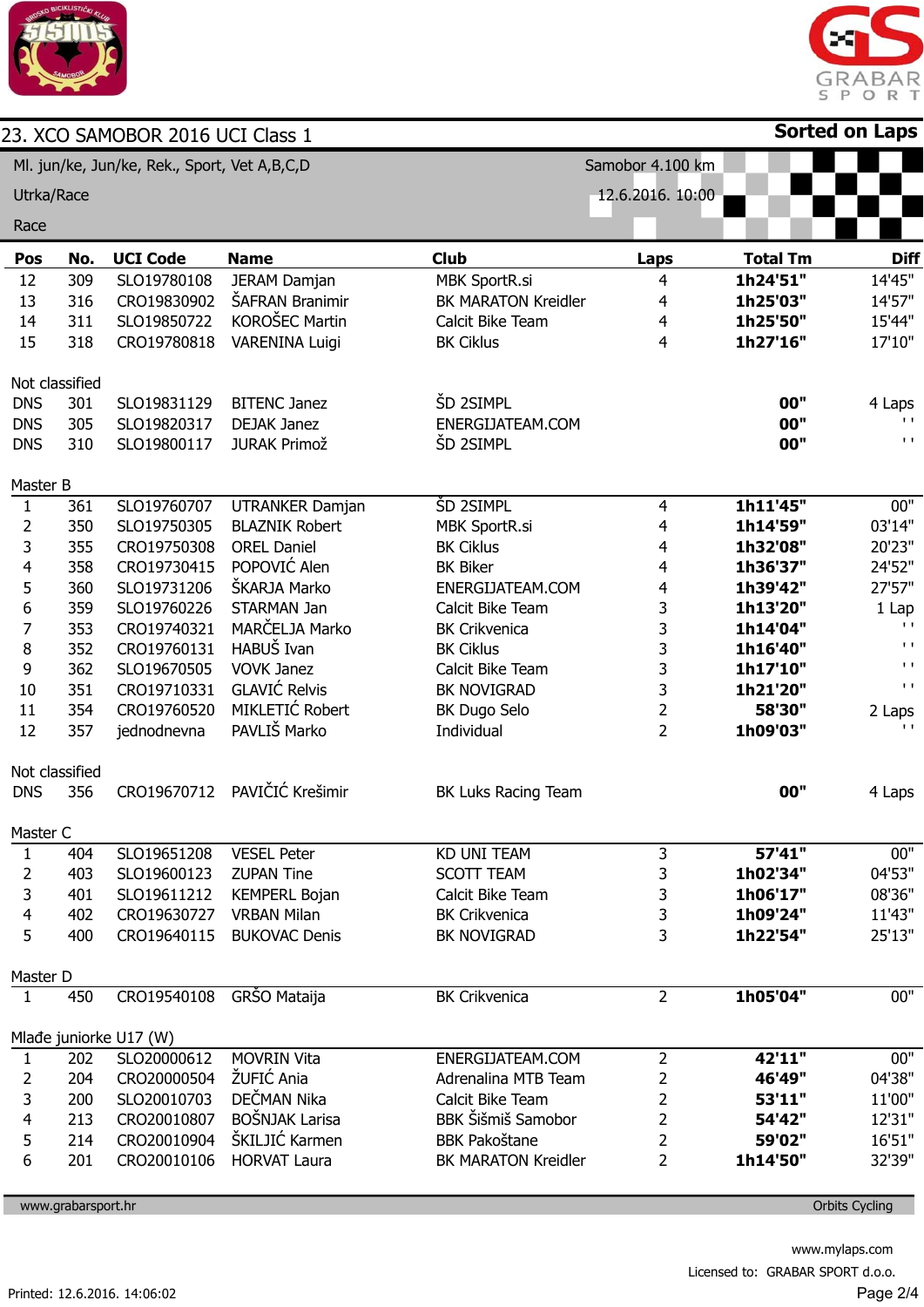

ABAR<br>ORT 5 S  $\mathsf P$ **Sorted on Laps**

|                                              |                    | 23. XCO SAMOBOR 2016 UCI Class 1 |                        |                            |                  |                 | Sorted on Laps                |
|----------------------------------------------|--------------------|----------------------------------|------------------------|----------------------------|------------------|-----------------|-------------------------------|
| Ml. jun/ke, Jun/ke, Rek., Sport, Vet A,B,C,D |                    |                                  |                        |                            | Samobor 4.100 km |                 |                               |
| Utrka/Race                                   |                    |                                  |                        | 12.6.2016. 10:00           |                  |                 |                               |
| Race                                         |                    |                                  |                        |                            |                  |                 |                               |
|                                              |                    |                                  |                        |                            |                  |                 |                               |
| Pos                                          | No.                | <b>UCI Code</b>                  | <b>Name</b>            | <b>Club</b>                | <b>Laps</b>      | <b>Total Tm</b> | <b>Diff</b>                   |
|                                              | Not classified     |                                  |                        |                            |                  |                 |                               |
| <b>DNS</b>                                   | 203                | CRO20010805                      | SAMIRIĆ Nikolina       | <b>BK Aks</b>              |                  | 00"             | 2 Laps                        |
|                                              |                    |                                  |                        |                            |                  |                 |                               |
|                                              |                    | Mlađi juniori U17 (M)            |                        |                            |                  |                 |                               |
| 1                                            | 254                | SLO20000417                      | <b>GOVEKAR Matevž</b>  | <b>MBK SportR.si</b>       | 3                | 50'59"          | 00"                           |
| $\overline{2}$                               | 259                | SLO20001021                      | KLEMENČIČ Miha         | <b>MBK SportR.si</b>       | 3                | 50'59"          | $\mathbf{I}$                  |
| 3                                            | 269                | SLO20000915                      | SKOK Anže              | KD Sloga 1902 IDRIJA       | 3                | 53'58"          | 02'59"                        |
| 4                                            | 270                | SLO20010227                      | SMOLNIKAR Jakob        | ENERGIJATEAM.COM           | 3                | 54'07"          | 03'08"                        |
| 5                                            | 257                | CRO20011118                      | HUNJAK Stjepan         | <b>BK MARATON Kreidler</b> | 3                | 57'07"          | 06'08"                        |
| 6                                            | 256                | SLO20001125                      | <b>HIRCI</b> Jernej    | KK Završnica               | 3                | 57'43"          | 06'44"                        |
| $\overline{7}$                               | 260                | CRO20010925                      | <b>KOCEN Timotej</b>   | <b>BK MARATON Kreidler</b> | 3                | 58'30"          | 07'31"                        |
| 8                                            | 272                | SLO20001006                      | <b>ŠTAJNAR Mihael</b>  | Calcit Bike Team           | 3                | 59'52"          | 08'53"                        |
| 9                                            | 252                | CRO20010611                      | <b>BUDIMLIĆ Mirko</b>  | BK Luks Racing Team        | 3                | 59'52"          | $\mathbf{L}$                  |
| 10                                           | 265                | CRO20001204                      | NOVOSAD Emil           | <b>BGK Tuškanac</b>        | 3                | 1h00'15"        | 09'16"                        |
| 11                                           | 258                | SLO20000301                      | KERŽAN Žiga            | ENERGIJATEAM.COM           | 3                | 1h00'16"        | $\mathbf{I}$                  |
| 12                                           | 255                | SLO20000629                      | <b>HABE Johan</b>      | <b>MBK SportR.si</b>       | 3                | 1h04'44"        | 13'45"                        |
| 13                                           | 263                | RUS20010624                      | LOSINSKIY Nikita       | BK MTB Istra Pazin         | 3                | 1h04'45"        | $\mathbf{I}$                  |
| 14                                           | 268                | SLO20010221                      | PRELOVŠEK Gašper       | ENERGIJATEAM.COM           | 3                | 1h08'38"        | 17'39"                        |
| 15                                           | 262                | SLO20010107                      | <b>LAZAR Rok</b>       | KD Sloga 1902 IDRIJA       | 3                | 1h09'53"        | 18'54"                        |
| 16                                           | 274                | CRO20001222                      | <b>VINKO Nikola</b>    | <b>BK Mura Avantura</b>    | 3                | 1h10'25"        | 19'26"                        |
| 17                                           | 271                | CRO20000204                      | ŠKIRA Toni             | <b>BBK IstraBike</b>       | 3                | 1h12'23"        | 21'24"                        |
| 18                                           | 267                | CRO20010619                      | <b>PILAT Noel</b>      | BK MTB Istra Pazin         | 3                | 1h13'05"        | 22'05"                        |
| 19                                           | 275                | CRO20000203                      | <b>JURLINA Antonio</b> | <b>BBK Orlov krug</b>      | 3                | 1h15'41"        | 24'42"                        |
| 20                                           | 261                | CRO20010808                      | <b>KOTARSKI Martin</b> | <b>BBK Šišmiš Samobor</b>  | $\overline{2}$   | 52'41"          | $1$ Lap                       |
| 21                                           | 266                | CRO20010404                      | PAVIČIĆ Nino           | BK Luks Racing Team        | $\overline{2}$   | 54'04"          | $\mathbf{I}$                  |
| 22                                           | 251                | CRO20011125                      | <b>BERTOVIĆ Noa</b>    | <b>BBK IstraBike</b>       | $\overline{2}$   | 54'09"          | $\mathbf{L}$ .                |
| 23                                           | 253                | SLO20000909                      | DRAŽIČ Luka            | KK Završnica               | $\mathbf{1}$     | 51'41"          | 2 Laps                        |
|                                              |                    |                                  |                        |                            |                  |                 |                               |
|                                              | Not classified     |                                  |                        |                            |                  |                 |                               |
| <b>DNS</b>                                   | 250                | CRO20010124                      | ANDRIĆ Jakša           | <b>BK Grobnik</b>          |                  | 00"             | 3 Laps                        |
| <b>DNS</b>                                   | 264                | SLO20000213                      | LOZAR Matjaž           | <b>MBK SportR.si</b>       |                  | 00"             | $\mathbf{L}$                  |
| <b>DNS</b>                                   | 273                | SLO20010412                      | <b>TRSTENJAK Anže</b>  | Calcit Bike Team           |                  | 00"             | $\mathbf{I} \cdot \mathbf{I}$ |
| Rekreativci                                  |                    |                                  |                        |                            |                  |                 |                               |
| 1                                            | 555                | CRO19811112                      | <b>ŠUKURMA Nenad</b>   | BK Dugo Selo               | 2                | 47'34"          | 00"                           |
| $\overline{2}$                               | 553                | CRO19910228                      | PERICA Ante            | <b>BK Aks</b>              | 2                | 47'45"          | 11"                           |
| 3                                            | 554                | CRO19780906                      | ŠKILJIĆ Jure           |                            | 2                | 51'29"          | 03'55"                        |
| $\overline{4}$                               | 552                | jednodnevna                      | MAŽURANIĆ Vedran       | Individual                 | $\overline{2}$   | 57'49"          | 10'15"                        |
|                                              |                    |                                  |                        |                            |                  |                 |                               |
| Sport                                        |                    |                                  |                        |                            |                  |                 |                               |
| $\mathbf{1}$                                 | 509                | SLO19870619                      | <b>VRHOVNIK Mohor</b>  | Calcit Bike Team           | 3                | 57'55"          | 00"                           |
| $\overline{2}$                               | 505                | SLO19851007                      | PREŠEREN Jure          | KK Završnica               | 3                | 58'17"          | 22"                           |
| 3                                            | 504                | CRO19910305                      | <b>MARGIĆ Marijo</b>   | BK Vid Ročić               | 3                | 58'58"          | 01'03"                        |
|                                              | www.grabarsport.hr |                                  |                        |                            |                  |                 | <b>Orbits Cycling</b>         |
|                                              |                    |                                  |                        |                            |                  |                 |                               |